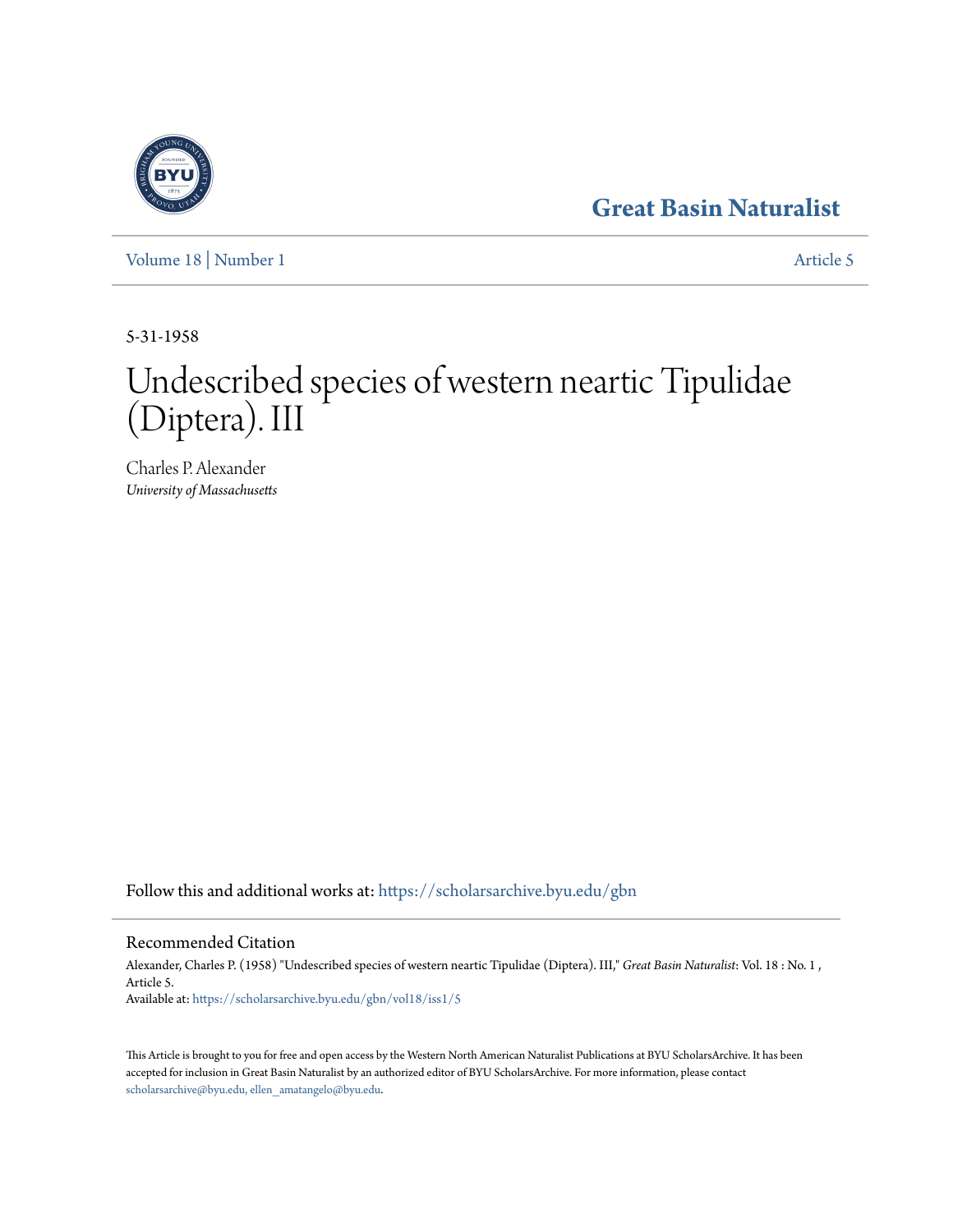### UNDE8CRIBED SPECIES OE WESTERN NEARCI IC TIPULIDAE (DIPTERA). III.<sup>1</sup>

#### Charles P. Alexander<sup>2</sup>

The preceding parts under this general title were published in The Great Basin Naturalist, 4:89-100; 1943 and 5:93-103; 1944. At this time <sup>I</sup> am discussing various species and subspecies belonging to the tribe Pediciini, chiefly collected by myself but with two interesting forms taken by my friend. Mr. James H. Baker, of Baker, Oregon. The types are preserved in my extensive collection of the World Tipulidae.

#### Pedicia (Tricyphona) pahasapa, n. sp.

Belongs to the katahdin group; general coloration of thorax gray, praescutum with four brown stripes; antennae brownish black throughout, apparently 13- segmented, terminal segment – – elongate; wings weakly tinged with yellow, very restrictedly patterned with darker; male hypopygium with the dististyle unarmed.

*Male*: Length about  $7-7.5$  mm.; wing  $6.8-8$  mm.; antennae about 0.8-0.9 mm.

Rostrum dark brown, sparsely pruinose; palpi brownish black. Antennae brownish black throughout, apparently 13-segmented; basal flagellar segments subglobular, crowded, outer segments oval, terminal segment elongate, about one-half longer than the penultimate. Head brownish gray; anterior vertex broad.

Pronotum brownish gray. Mesonotal praescutum gray, with four brown stripes, the longer intermediate pair narrowed behind, virtually confluent at the suture; scutum gray, lobes patterened with brown; scutellum dark gray, mediotergite lighter gray. Pleura light gray; dorsopleural membrane buffy brown. Halteres with stem obscure yellow, restrictedly darkened at base, knob dark brown. Legs with the elongate coxae buffy. sparsely pruinose; trochanters testaceous yellow; femora light brown, tips passing into brownish black; tibiae dark brown; tarsi black. Wings weaklv tinged with yellow, very restrictedly patterned with darker, including narrow seams at  $Sc<sub>2</sub>$ , origin of Rs, cord, tip of Sc, and very vaguely at  $R<sub>2</sub>$ . and elsewhere; veins brown, Sc.  $\vec{R}$  and  $Cu$  more yellowed. Venation: r-m variable in position, from near one-third to midlength of  $R<sub>s</sub> +<sub>s</sub>$ ; cell M, variable in length, in cases very reduced and probably lacking in certain specimens in a large series;  $m$ -cu before the fork of M.

Abdomen dark brown, sparsely pruinose; hypopygium dark – – brown. Male hypopygium with the interbase as in the *katahdin* group, conspicuously setiferous on outer half. Apical lobe of basis tyle low and obtuse, not extended caudad beyond the dististyle,

<sup>1.</sup> Contribution No. 1288 from the Entomological Laboratory of the University of Massachusetts. 2. University of Massachusetts, Amherst, Massachusetts. I am greatly indebted to the National Science Foundation for financial aid in conducting the field explorations in California in 1957.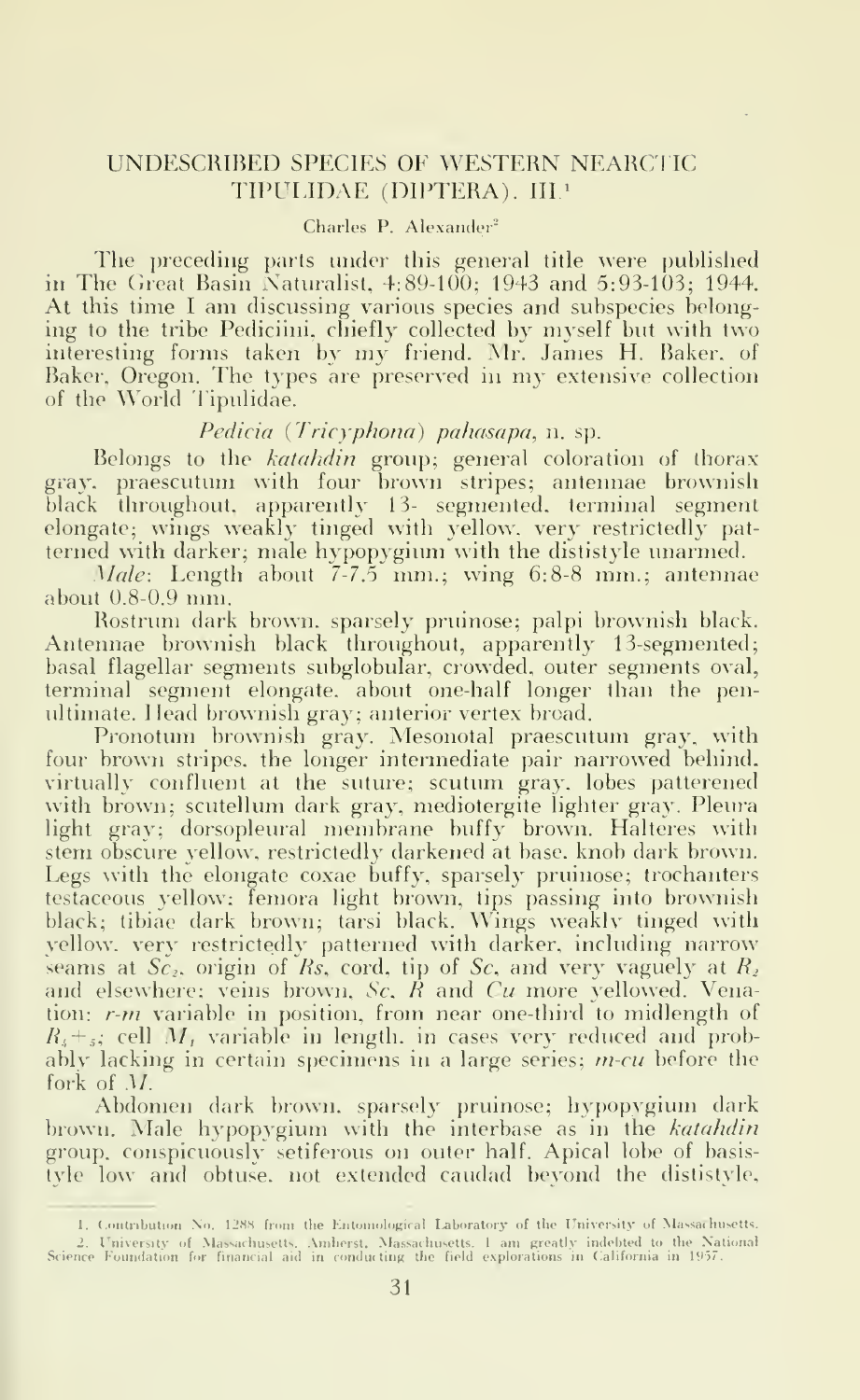with abundant spicules. Dististyle subrectangular, without tubercles or spines, the inner margin with about eight or nine long strong bristles.

Habitat: South Dakota (Black Hills).

*Holotype*,  $\sigma$ , Midway Creek, Harney Peak, altitude 6,500 feet, June 16, 1953 (Alexander). *Paratopotype*,  $\sigma$ .

The specific name, *pahasapa*, is derived from the Sioux, paha meaning hills, *sapa* black. This is the most westerly known member of the *katahdin* group and the first from west of the 100th meridian. The fly is readily told from the eastern Nearctic members of the group, including besides Pedicia {Tricyphona) katahdin Alexander, also P. (T.) macateei Alexander, P. (T.) paludicola Alexander, and the doubtfully distinct P. (T.) pumila Alexander, by the unarmed dististyle of the male hypopygium. All of the other species are provided with a strong tubercle that is tipped with from one to five spines or spinelike setae.

Pedicia (Tricyphona) ampla cinereicolor, n. subsp.

Generally as in typical ampla Doane, differing in the small size, narrow wings, general gray coloration, and in details of color and structure.

Male: Length about 15 mm.; wing 14x2.7 mm.; antenna about 1.8 mm.

Rostrum brownish gray; palpi brownish black. Antennae with basal four segments yellowish brown, the remainder passing into black; outer flagellar segments becoming progressively smaller, with short verticils. Head gray; anterior vertex with a small darkened spot at summit of tubercle.

Mesonotum gray, the praescutum with four brown stripes, the intermediate pair widely separated, narrowed to acutely pointed behind; scutal lobes dark; more huffy areas behind the midpoint of the suture, posterior ends of the scutal lobes and the parascutella. Pleura with propleura. mesepisternum and metapleura gray, the mesepimeron and meron paler. Halteres with stem whitened, knob infuscated. Legs with coxae more or less darkened, es pecially the posterior pair; remainder of legs brownish yellow, out er tarsal segments darkened Wings narrow, as shown by the measurments, about five times as long as broad. Venation: Cell 1st  $M_z$ closed; cell  $M_t$  nearly twice its petiole; m-cu at fork of M.

Abdomen dark brownish gray, the sides of the tergites nar rowly huffy, posterior margins of the sternites more narrowly so. Male hypopygium with the tergal lobe moderately broad, its posterior border gently concave, the margin vaguely crenulate. Apical setae of basistyle relatively small. Outer dististyle small, oval, the lower inner angle prolonged, setae well distributed over the surface, longer than the style. Inner dististyle 5-pronged, as in the ampla group, all arms obtuse at tip. the group broader than long.

Habitat: California (Invo County).

Holotype,  $\sigma$ , Intake Camp, Bishop Creek, altitude 8,000 feet, July 8, 1957 (Alexander).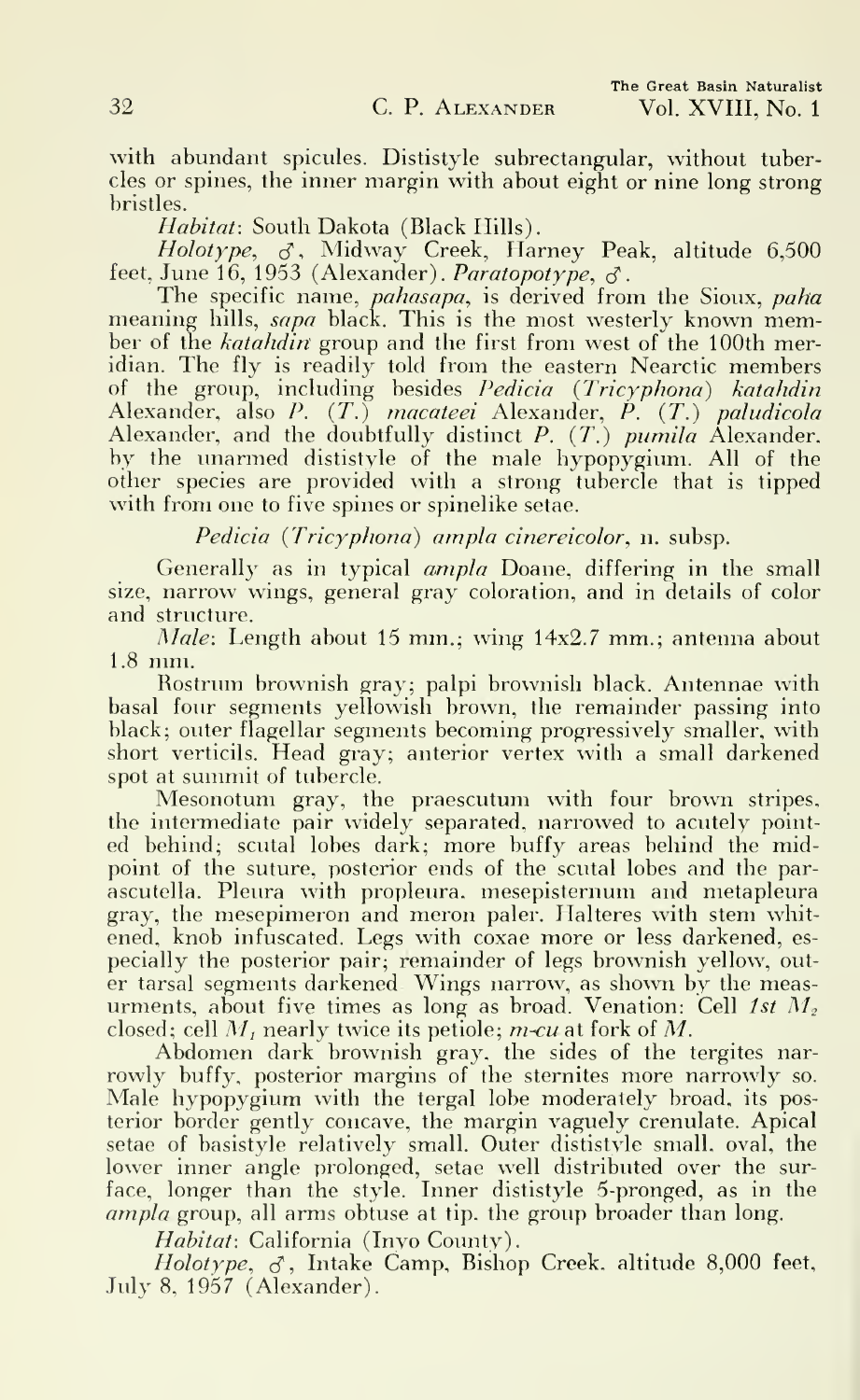Pedicia (Tricyphona) ampla perangusta, n. subsp.

Generally as in typical ampla Doane, differing in the small size, narrow wings, and details of structure of the male hypopygium. Male: Length about 15 mm.; wing 13.5x2.9 mm.; antenna

about 1.7 mm.

Antennae chiefly pale, the outer seven or eight segments blackened. Mesonotal praescutum chiefly ochreous, intermediate praescutal stripes broad, wider than the separating interspace, lat eral stripes pale. Pleura chiefly ochreous. sternopleurite darker. Halteres with knob strongly darkened. Legs with all coxae pale yellow; remainder of legs brownish yellow, femoral tips narrowly but evidently dark brown; outer tarsal segments brownish black. Wings narrow, as shown by the measurements, slightly more than four and one-half times as long as broad. Venation: Cell  $1st M<sub>2</sub>$  narrow, open by atrophy of m in one wing; cell  $M_i$  deep, nearly three times its petiole; *m-cu* about one-third its length beyond the fork of M.

Abdomen huffy, both the tergites and sternites with <sup>a</sup> darkened central stripe, lateral tergal borders slightly more pruinose, internally with a very narrow dusky line that becomes more evident on the outer segments; a narrow subterminal black ring that includes segment eight and most of nine, remainder of hypopygium yellow. Male hypopygium with the tergal lobe moderately broad, the posterior border truncate, straight. Apical setae of basistyle of moderate length, much shorter than in some other members of the ampla group. Outer dististyle small, broadly oval, with numerous setae, some being short and spinoid. Inner dististyle 5-pronged, as in the group; two of the inner arms broadly joined at base, the lower point triangular.

Habitat: Oregon (Baker County).

 $Holotype, \>\>\> \epsilon$  Spring Creek, Whitman National Forest, near  $\>$ Baker, in foothills of Blue Mountains, altitude 3.900 feet. May 30, 1956 (Baker).

Pedicia (Tricyphona) aspidoptera convexa, n. subsp.

Male: Length about 12 mm.; wing 1.2 mm.

Differs from typical *aspidoptera* (Coquillett, 1905) in the structure of the male hypopygium. Ninth tergite with the caudal bor der very gently convex (as figured by the writer in American Midland Naturalist. 29:162. fig. 16; 1943). In typical aspidoptera, the caudal margin of the tergite is conspicuously emarginate, forming small but distinct lateral lobes.

Habitat: Colorado (Gunnison County).

Holotype,  $\sigma$ , mounted on slide. Gothic, on slopes of Gothis Mountain, altitude 9,800 feet. July 3, 1934 (Alexander).

Pedicia (Tricyphona) steensensis, n. sp.

Belongs to the ampla group; size large (length of male about  $15 \, \text{mm}$ ); mesonotal praescutum brown, with three darker stripes; wings reduced to narrow straplike blades in both sexes; male hypopygium with the apex of the tergal lobe truncate or virtually so.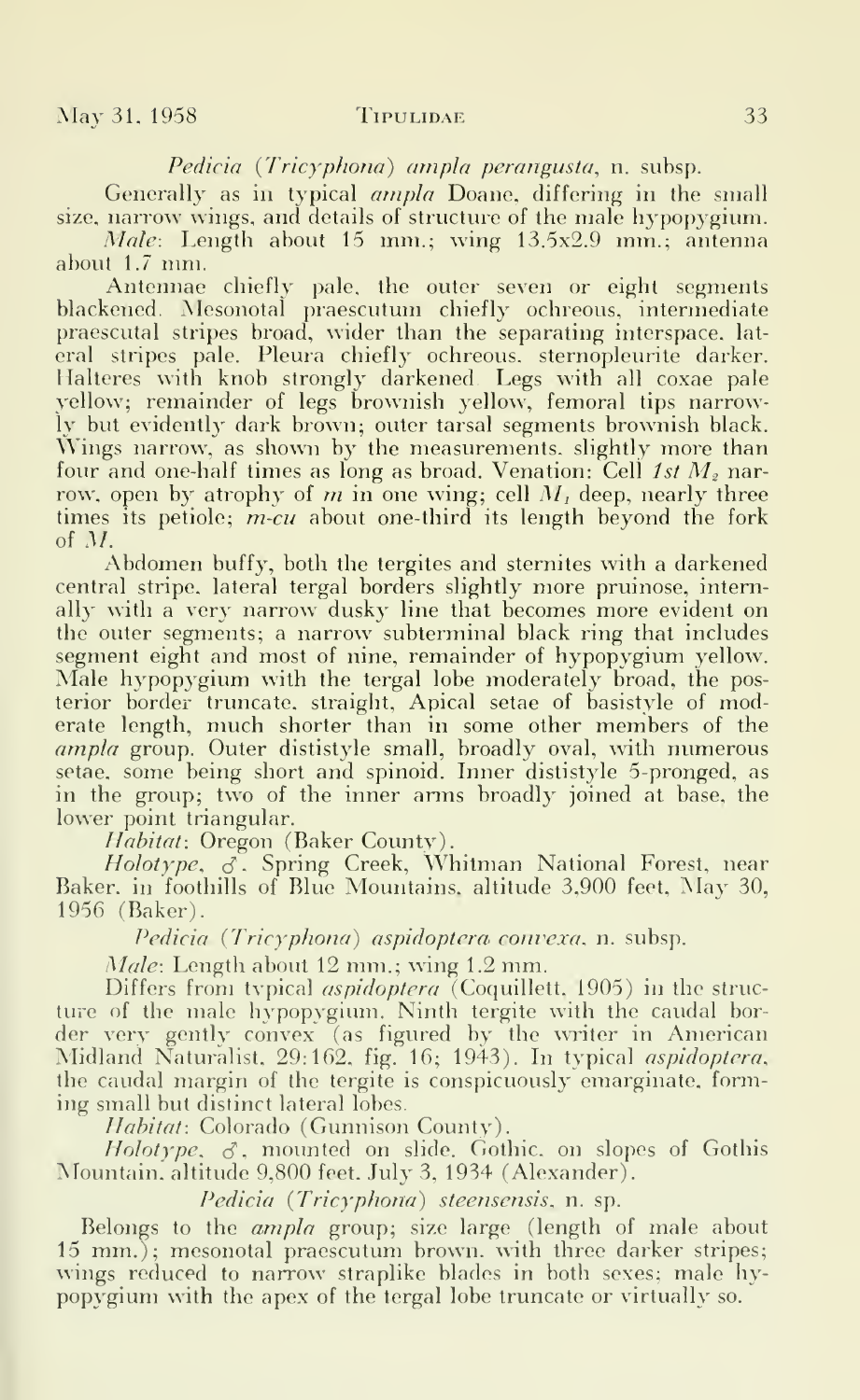Male: Length about 15 mm.; wing about 3 mm.; antenna about 1.5 mm.

Female: Length about <sup>18</sup> mm.; wing about <sup>3</sup> mm.

Rostrum and palpi brownish black. Antennae short; scape light brown, the remainder black; flagellar segments short-oval, passing into oval, verticils inconspicuous. Head dark brownish gray, with a capillary darker vitta extending from the small vertical tubercle posteriorly.

Pronotum brown, darker in the male. Mesonotal praescutum brown, with three darker stripes, the pattern darker in the male; posterior sclerites of notum dark brownish gray in male, the postnotum paler in the female; parascutella yellowed in both sexes. Pleura chiefly brownish gray in male, paler in female. Halteres with stem whitened, knob dark brown. Legs with coxae brown; trochanters yellow; in male remainder of legs darker than in fe male, femora dark brown, yellowed basally, tibiae brownish yellow, brownish black at tips, outer tarsal segments dark brown; in female legs more uniformly medium brown, the femoral tips not darkened. Wings greatly reduced to long narrow strips, virtually equal in both sexes; basal half yellowed, outer part more infuscated; tips narrowly obtuse, more so in female.

Abdomen of male dark brown, lateral borders of both tergites and sternites very narrowly obscure yellow; in the female, abdomen reddish brown, the lateral margins not paler; posterior borders of intermediate segments very narrowly obscure yellow; hypopygium brownish black, styli brownish yellow. Male hypopygium with the tergal lobe relatively broad, about as in *ampla*, gradually narrowed outwardly, the posterior border virtually truncate, not emarginate as in *ampla*. Disistyles much as in *ampla*, the small fleshy outer style more oval, its tip obtuse.

Pedicia (Tricyphona) aspidoptera (Coquillett), of the southern Rocky Mountain region, has the wings even more reduced in both sexes, differing further from the present fly in details of struc ture of the male hypopygium, particularly the tergite.

Habitat: Oregon (Harney County).

Holotype,  $\delta$ , Fish Lake, Steens Mountains, altitude 7.200 feet, July 14, 1953 (Baker). Allotopotype,  $\varphi$ , pinned with the type.

The only described species of the subgenus that are subapterous in both sexes are *Pedicia (Tricyphona) aspidoptera* (Coquillett), wh discussed before, *P. (T.) degenerata* Alexander, and *P. (T.) sub*aptera Alexander. The second species belongs to a different group of the subgenus, the last is not sufficiently known at this time to make any definite statement as to its position but is very definitely distinct from the present fly. The stenopterous condition of this insect is quite different from the brachypterous type found in *as*pidoptera and subaptera. It may be noted that large-sized subapterous members of the subgenus have been found elsewhere in the western United States, particularly in California, but have not been critically studied to this date. Due to the absolute flightless ness of all of these flies it would seem that they must have evolved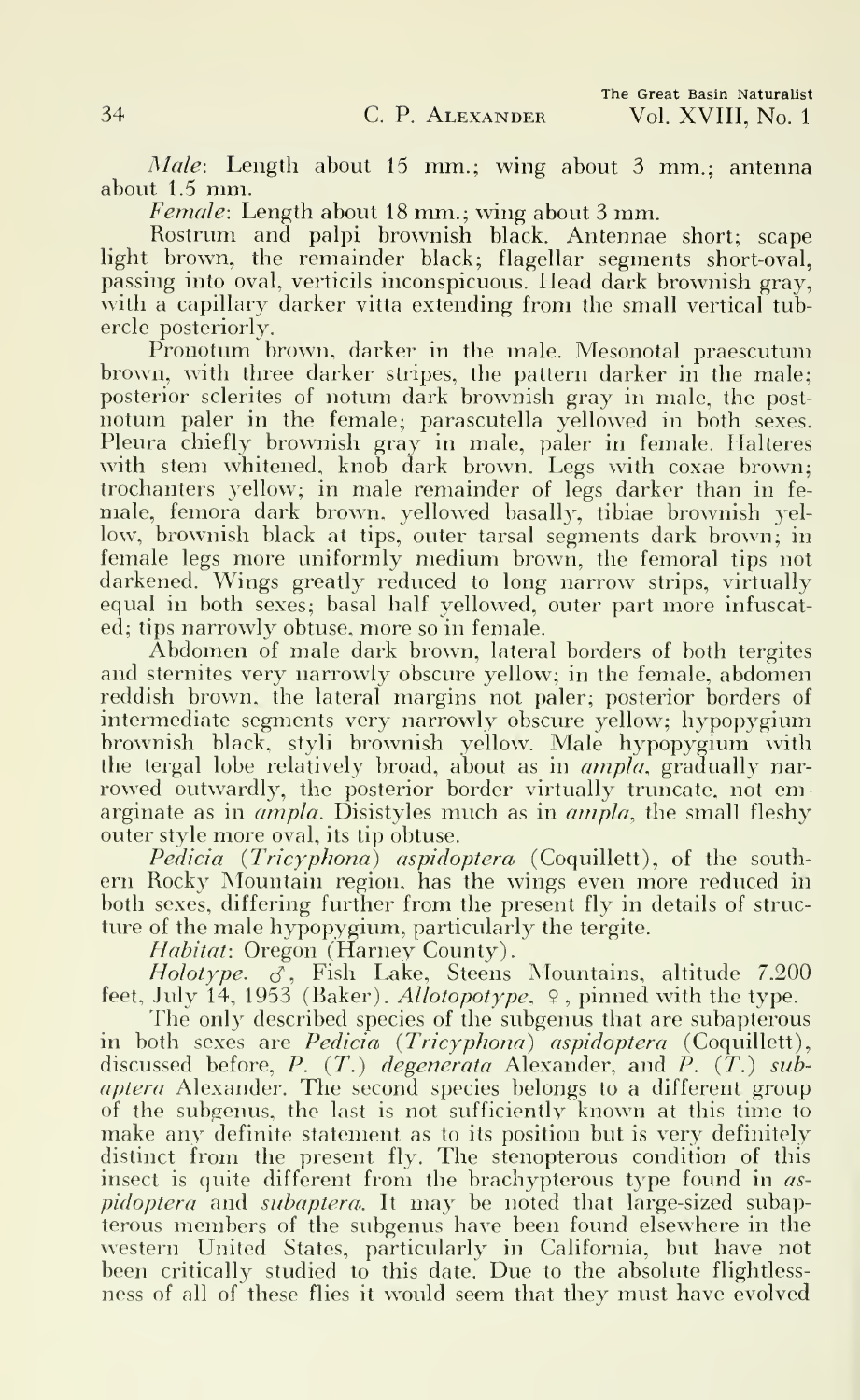independently in the various mountain areas where they now oc cur.

#### Pedicia (Tricyphona) shastensis, n. sp.

Belongs to the *townesiana* group, allied to *unigera*; size small (wing of male about 8 mm.); mesonotal praescutum buffy brown with four darker brown stripes, the intermediate pair approximated; pleura variegated obscure yellow and brown; wings weakly tinged with brown, stigma slightly darker; male hypopygium with the lateral tergal lobes relatively conspicuous; dististyle occupying the entire outer end of the basistyle, the spicules small, the outer blade narrowed at extreme tip; interbase produced into a long slender spine.

Male: Length about 7-7.5 mm.; wing 7-8 mm.; antenna about 0.7-0.8 mm.

Rostrum light brown; palpi brownish black. Antennae black throughout; basal flagellar segments oval, passing into long-oval, much shorter than the longest verticils. Head brown.

Pronotum light brown. Mesonotal praescutum buffy brown, with four darker brown stripes, the intermediate pair very narrow, only vaguely separated by a slightly paler vitta; scutal lobes dark brown, the median area, with the scutellum, more testaceous, vaguely pruinose; mediotergite more evidently pruinose, pleurotergite paler. Propleura, mesepimeron and metapleura obscure yellow, the resepisternum darker; dorsal sternopleurite pale; dorsopleural membrane obscure yellow. Halteres dusky, base of stem restrictedly yellow. Legs with the coxae and trochanters pale yellow; remainder of legs brownish yellow to pale brown; terminal tarsal segments darker. Wings weakly tinged with brown, stigmal region very slightly darker, prearcular field vaguely yellowed; veins brown. Venation:  $R_{\mu} + \epsilon$  subequal to r-m, the latter at or close to its fork; cel  $M<sub>2</sub>$  closed or open by the atrophy of m, varying in this manner in the two wings of the holotype.

Abdomen dark brown, the apices of the sternites broadly ob scure yellow; eighth and ninth segments brownish black to form a ring; styli brownish yellow. Male hypopygium most as in *unigera*, differing decisively in certain structures. Tergite with the median area of the posterior border slightly produced, lateral lobes relatively long and conspicuous. Basistyle with the apical lobe of the dis tistyle occupying the entire outer end of the style, broadly rounded, provided with abundant relatively short spines, the more basal ones small; outer blade of dististyle obliquely truncated, the ex treme tip narrowly obtuse; interbase broad at base, slightly narrower on proximal half, the outer half produced into a long slender spine. Gonapophysis much shorter than the aedeagus, the latter expanded at apex into a small head, narrowed at its outer end. The hypopygium of *unigera* was figured at the time of the original description' (American Midland Naturalist, 42:299, fig. 26; 1949).

Habitat: California (Shasta County).